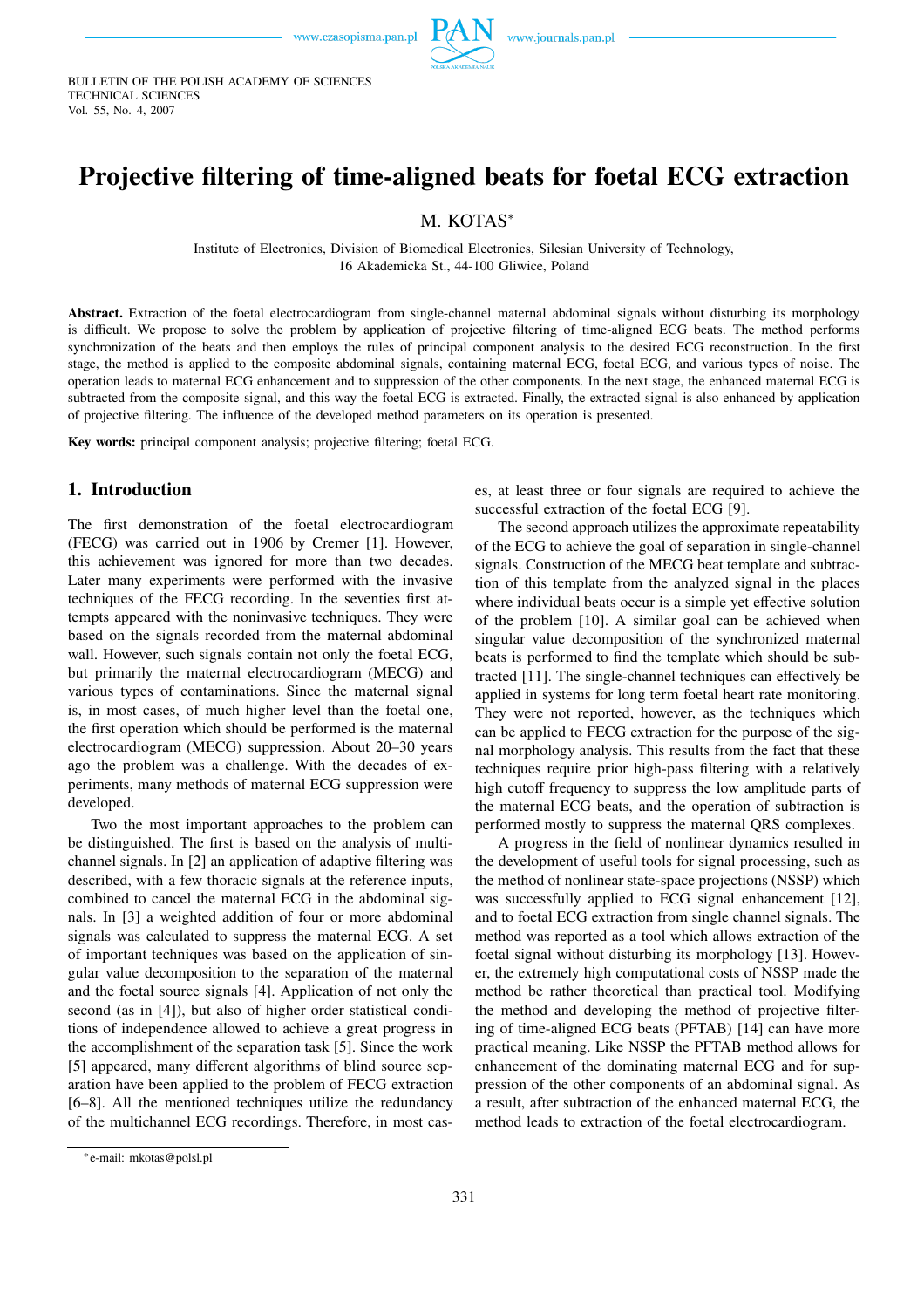

M. Kotas

The rest of the paper is organized as follows: Section 2 describes the method of nonlinear state-space projections; Section 3 the method of projective filtering of time-aligned beats; Section 4 the system for foetal ECG extraction from singlechannel signals; Section 5 discusses the influence of projective filtering parameters on the results of the extraction; Section 6 is devoted to final conclusions.

# **2. Nonlinear state-space projections for ECG noise reduction**

There has for several years been discernible an increase of interests in applications of nonlinear dynamics methods to processing and analyzing of real world signals. The progress in this field has inspired development of useful tools, such as the method of nonlinear state-space projections (NSSP) [12,13].

The method was developed for suppression of the measurement noise contaminating deterministically chaotic signals [15]. Considerations concerning its applicability to ECG processing can be found in [12]. The main steps performed by the method are as follows.



Fig. 1. State-space trajectories reconstructed by application of the embedding operation; the successive points are connected to show the trajectory evolution. Since high dimensional embedding cannot be shown graphically, a two-dimensional trajectory has been presented (obtained for  $m = 2, \tau = 4$ ) to give a preliminary impression of higher dimensional structure. The upper plots were obtained for a high quality ECG from the MIT-BIH database; the lower for a complex maternal abdominal signal, containing both maternal and foetal ECG

1. Reconstruction of the state-space representation of the observed noisy signal is achieved (Fig. 1) by application of the Takens embedding operation where a point in the constructed space is a vector

$$
\mathbf{x}^{(n)} = [x(n), x(n+\tau), \dots, x(n+(m-1)\tau)]^T \quad (1)
$$

where  $x(n)$  is the processed signal,  $\tau$  is the time lag ( $\tau = 1$ ) appeared advantageous in [12–14] and will be used in this study),  $m$  is the embedding dimension.

- 2. Correction of each individual point  $\mathbf{x}^{(n)}$  of the trajectory.
- 3. Conversion of the corrected trajectory points back into onedimensional signal.

An algorithm of a trajectory point correction (performed by locally linear projections) is as follows.

For each point of the trajectory, a small neighbourhood  $\Gamma^{(n)}$  is constructed, composed of the trajectory points which are close to the considered one

$$
\Gamma^{(n)} = \left\{ k \, \middle| \, \left\| \mathbf{x}^{(k)} - \mathbf{x}^{(n)} \right\| < \varepsilon \right\} \tag{2}
$$

where  $|| \cdot ||$  denotes the Euclidean distance,  $\varepsilon$  is the assumed maximal distance between the considered points. It is usually required [12] that the number of neighbourhood points be higher than the assumed minimal value  $k_{\text{min}}$ , which often results in the necessity to enlarge the radius  $\varepsilon$  in some regions of the embedding-space trajectory (in Fig. 1 it is visible that the density of points is different in different parts of the trajectory, and a large radius should be applied for the QRS loop to cover the required number of points).

Within each neighbourhood a local mean  $\bar{\mathbf{x}}^{(n)}$  is computed and a covariance matrix of the deviations from the mean, which is defined as

$$
\mathbf{C}^{(n)} = \frac{1}{\left|\Gamma^{(n)}\right|} \sum_{k \in \Gamma^{(n)}} \left(\mathbf{x}^{(k)} - \bar{\mathbf{x}}^{(n)}\right) \left(\mathbf{x}^{(k)} - \bar{\mathbf{x}}^{(n)}\right)^T, \quad (3)
$$

where  $|\Gamma^{(n)}|$  denotes the neighbourhood cardinality.

Then the transformed version of the covariance matrix is calculated  $G^{(n)} = R C^{(n)} R$  (where R is a diagonal penalty matrix, introduced to penalize the corrections of the first and the last coordinates in the delay window,  $r_{1,1} = r_{m,m} = r$ , where r is large [12], and the other diagonal entries of  **are** equal 1).

The transformed covariance matrix undergoes eigendecomposition

$$
\mathbf{G}^{(n)} = \mathbf{E}^{(n)} \mathbf{\Delta}^{(n)} \mathbf{E}^{(n)T}, \tag{4}
$$

where  $\mathbf{E}^{(n)} = [\mathbf{e}_1^{(n)}, \dots, \mathbf{e}_m^{(n)}], \Delta^{(n)} = \text{diag}(\delta_1^{(n)}, \dots, \delta_m^{(n)}),$  $\delta_1^{(n)} \geq \delta_2^{(n)} \geq \ldots \geq \delta_m^{(n)}.$ 

After the eigendecomposition the trajectory point under correction is projected into the subspace of the first  $q (q < m)$ principal eigenvectors

$$
\mathbf{x}'^{(n)} = \bar{\mathbf{x}}^{(n)} + \mathbf{P}_q^{(n)} (\mathbf{x}^{(n)} - \bar{\mathbf{x}}^{(n)}),
$$
 (5)

where the projecting matrix is equal to the product

$$
\mathbf{P}^{(n)} = \mathbf{E}_q^{(n)} \mathbf{E}_q^{(n)T}, \mathbf{E}_q^{(n)} = [\mathbf{e}_1^{(n)}, \dots, \mathbf{e}_q^{(n)}].
$$
 (6)

**332** Bull. Pol. Ac.: Tech. 55(4) 2007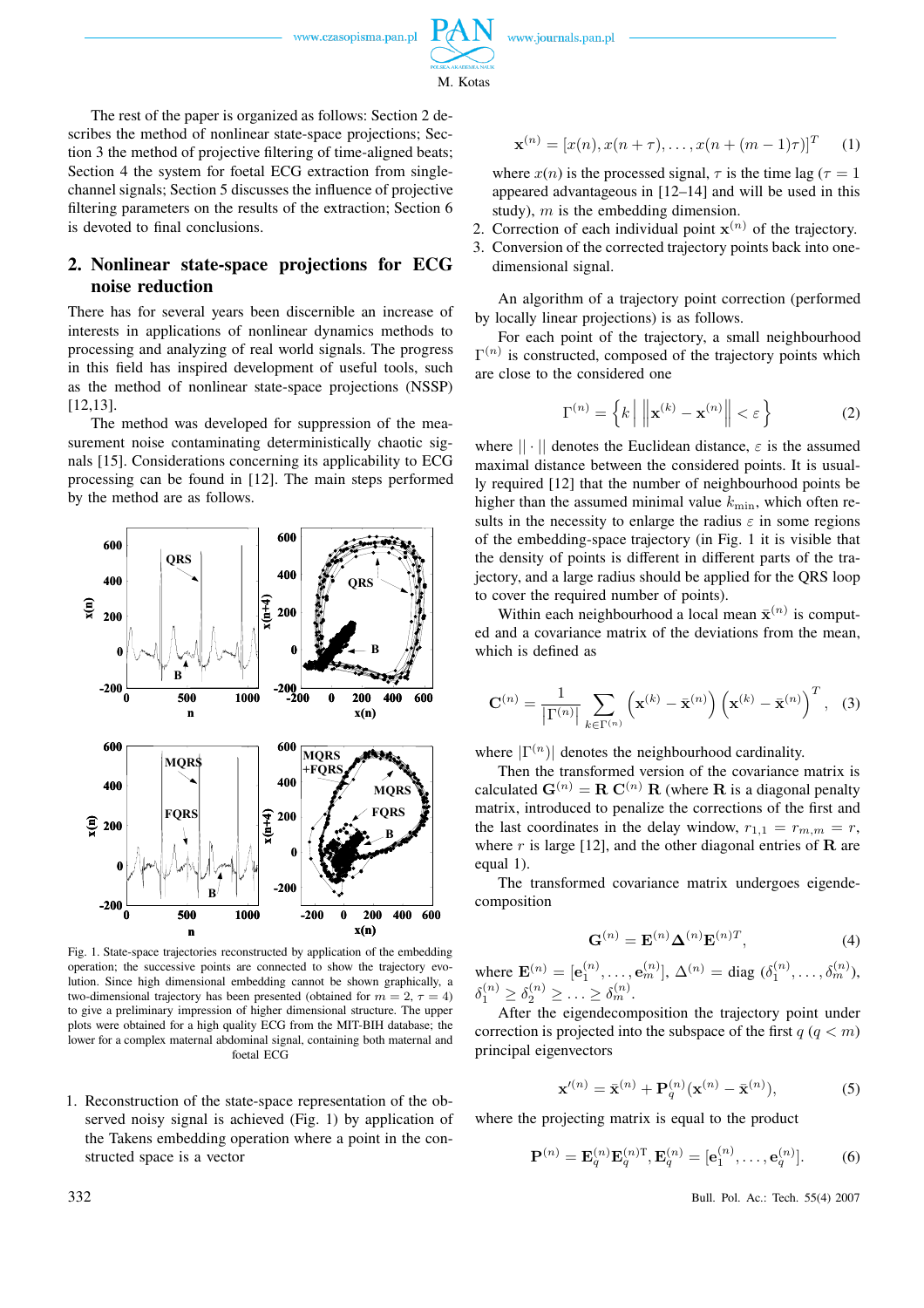PAN

The projection is performed for each trajectory point. Since each sample of the processed signal occurs in  $m$  traiectory points its correction is a result of  $m$  individual corrections. It can be calculated as their average.

The penalty matrix R makes the largest two eigenvectors lie in the subspace of the first and the last coordinates of the embedding space [12].

Performance of NSSP is highly dependent on the results of neighbourhood determination. The points included into a neighbourhood should belong to the same parts of ECG beats. This condition can be fulfilled for rather moderate level of noise only. When the level of noise grows, the neighbourhood determination errors limit the method's performance. Good predictability of the ECG signal within a single beat [12] (resulting from the approximate repeatability of the signal) can be exploited to overcome this problem within the confines of the presented NSSP rules. Application of a very high embedding dimension, corresponding to a relatively long time interval (e.g. 500 ms, as in [12]), ensures that most of the trajectory points will overlap a QRS complex. Because of the complex relatively high energy, the neighbours of such points will belong to approximately the same parts of a cardiac beat. Such solution, however, still raises very high computational costs of the method.

Therefore a modification was introduced [14] to overcome this problem in a more economic way: instead of the Euclidean distance between points, their position within an ECG beat was employed as a criterion for neighbourhood determination. With such a criterion, the operation of neighbourhood construction has to be performed not for all points of the statespace trajectory but for all locations within an ECG beat only. This modification allowed to split the procedure into the learning phase, which consists in ECG beats time-alignment and then local neighbourhoods and local signal subspaces determination, and the processing phase of the projective filtering.

## **3. Projective filtering of time-aligned ECG beats (PFTAB)**

In the application considered, a preprocessing step of the operation makes use of the following techniques: linear filtering for low frequency noise suppression, QRS complex detection [16], cross-correlation function based synchronization of the detected complexes. This operation produces a set of fiducial marks  $\{r_k \mid k = 1, 2, \ldots, K + 1\}$  corresponding to the same position within the respective detected QRS complexes. Projective filtering operates in a blockwise manner, on signal segments of the assumed length, which should be sufficiently high to enable effective accomplishment of the first, learning phase of the method. The parameter  $K$  is equal to the number of ECG beats in a segment. Such approach was applied in this study. An alternative one is based on specifying the required number  $K$ . In both cases, however, when longer ECG records are to be processed, they should be divided into successive segments (possibly overlapping) according to the chosen approach.

**3.1. The learning phase of projective filtering.** The learning phase of the method consists in an application of principal component analysis (PCA [17]) to the construction of local signal subspaces (LSS) for each position j within a beat. Here the term local refers to the position within a beat, but it is assumed that such a position determines the points localization in the embedding space as well.

We assume that each beat begins  $b$  samples before its fiducial mark and ends  $b + 1$  samples before the fiducial mark of the next beat. In order to facilitate construction of local signal subspaces (LSS), we store the beats in an auxiliary matrix T. Each beat occupies one column of  $\mathbf{T} = [\mathbf{t}_k]_{k=1}^{k=K}$ . The number of rows (which will be denoted as  $I$ ) depends on the length of the longest beat  $(RR_{\text{max}})$ . It must be large enough to allow construction of a signal subspace for  $j = RR_{\text{max}}$ . Thus we set  $I = RR_{\text{max}} + (m-1)$ , and all the beats in **T** are extended to this length. A few extension methods have been considered in the literature; we apply the method of zero order extension that extends a beat by repeating its last sample [18].

Time-alignment of the beats enables easy determination of LSS corresponding to the respective positions within a beat. To this end, for each  $j$  ( $1 \le j \le RR_{\text{max}}$ ) we select a submatrix of T

$$
\mathbf{T}^{(j)} = [\mathbf{t}_k^{(j)}]_{k=1}^{k=K} = [t_{i,k}^{(j)}]_{i,k=1}^{i=m,k=K}, \text{where } t_{i,k}^{(j)} = t_{i-1+j,k}
$$
\n(7)

containing the vectors  $\mathbf{t}_k^{(j)}$  $\kappa^{(J)}$ , which correspond to the synchronized trajectory points. We form a local neighbourhood  $\Gamma^{(j)}$ by rejecting the assumed fraction  $c_R$  of the most distant points.

After determination of a local neighbourhood, a local mean  $\bar{\mathbf{t}}_k^{(j)}$  $\binom{1}{k}$  is computed and a covariance matrix of the deviations from the mean

$$
\mathbf{C}^{(j)} = \frac{1}{|\Gamma^{(j)}|} \sum_{k \in \Gamma^{(j)}} \left( \mathbf{t}_k^{(j)} - \bar{\mathbf{t}}^{(j)} \right) \left( \mathbf{t}_k^{(j)} - \bar{\mathbf{t}}^{(j)} \right)^T. \tag{8}
$$

In projective filtering of time-aligned ECG beats we desisted the concept of penalizing the corrections of the first and the last coordinates of the embedding space vectors. Thus, a local signal subspace corresponding to the *j*th neighbourhood can be calculated by eigendecomposition of the covariance matrix  $\mathbf{C}^{(j)}$ . Similarly as in (6), the projecting matrix is given by

$$
\mathbf{P}^{(j)} = \mathbf{E}_q^{(j)} \mathbf{E}_q^{(j)T}, \ \mathbf{E}_q^{(j)} = [\mathbf{e}_1^{(j)}, \dots, \mathbf{e}_q^{(j)}]
$$
(9)

where  $e_i^{(j)} i = 1, 2, \dots q$  are the eigenvectors of  $C^{(j)}$ .

Determination of the projecting matrices  $P^{(j)}$  for the respective positions within an ECG beat ends the learning phase of the method.

**3.2. The processing phase of projective filtering.** The processing phase consists of the following steps.

Determination of a position  $j$  within a beat, the point under correction belongs to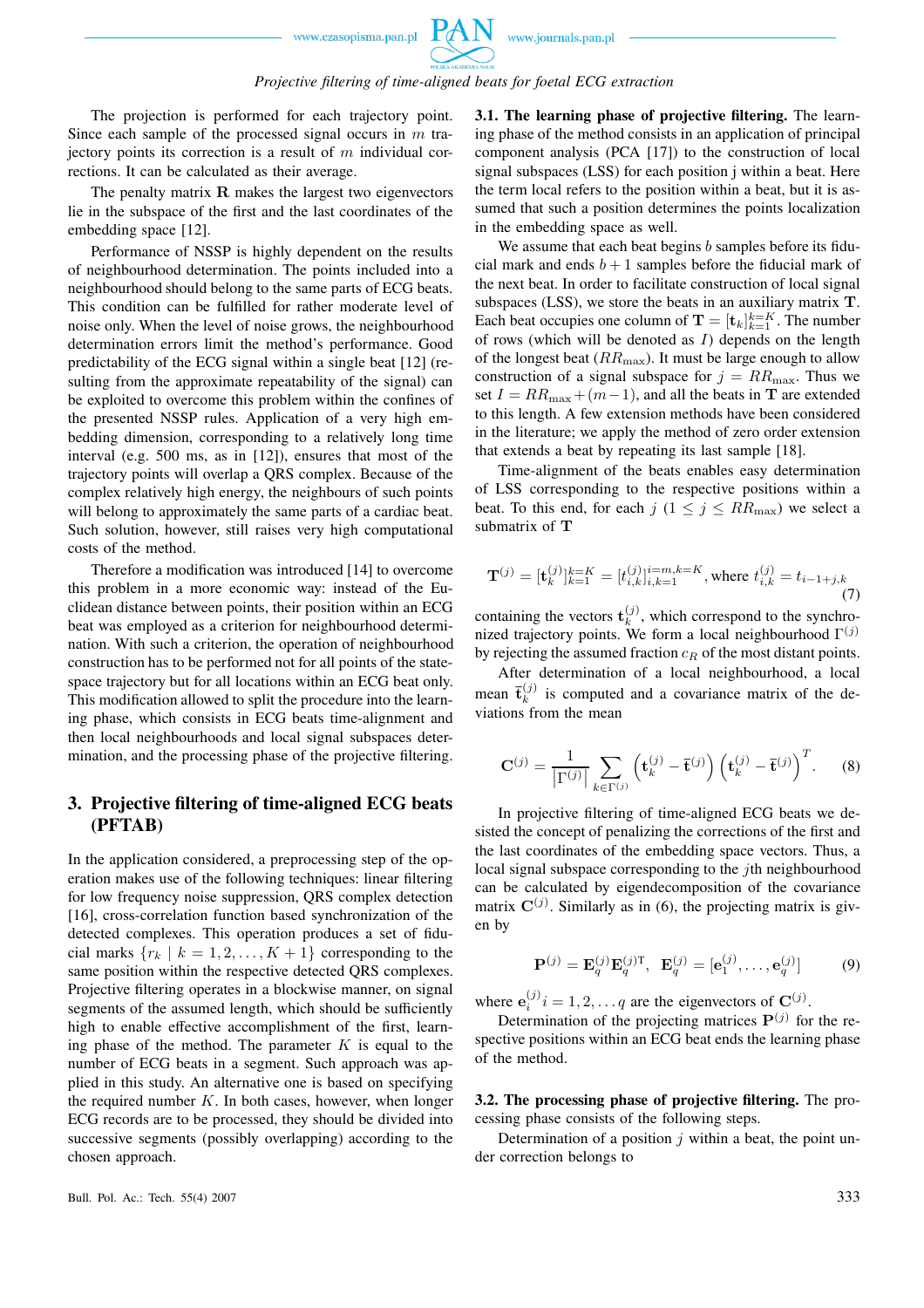

M. Kotas

$$
\forall
$$
\n
$$
r_k - b \le n < r_{k+1} - b
$$
\n
$$
\begin{cases}\nn - r_k + b + 1, & n - r_k + b < RR_{\text{max}} \\
RR_{\text{max}}, & \text{elsewhere}\n\end{cases}
$$
\n
$$
(10)
$$

Projecting the considered point into the corresponding signal subspace

$$
\mathbf{x}'^{(n)} = \mathbf{\bar{t}}^{(j(n))} + \mathbf{E}_q^{(j(n))} \mathbf{E}_q^{(j(n))T} (\mathbf{x}^{(n)} - \mathbf{\bar{t}}^{(j(n))}). \tag{11}
$$

The *n*th sample of the processed signal occurs in  $m$  trajectory points, as the *l*th entry  $x_l^{(n-l+1)}$  $\binom{n-l+1}{l}$  of the vector  $\mathbf{x}^{(n-l+1)}$ . Averaging the results of the respective points projection according to the formula

$$
x'(n) = \frac{1}{m} \sum_{l=1}^{m} x'_l^{(n-l+1)}
$$
 (12)

ends the processing phase of projective filtering. More detailed description of the method, and a comprehensive study of its operation can be found in [14].

# **4. Application of projective filtering to foetal ECG extraction from single-channel signals**

The operation is performed according to the block diagram in Fig. 2. The input signal frequency band depends on the system application. If the system is constructed to detect the foetal QRS complexes for heart rate determination only, a relatively narrow passband of the analogue filters can be applied. The experiments described in [19,20] show, however, that the left cutoff frequency of the passband should not be higher than 10 Hz, and the right one much lower than 60 Hz to cover the spectrum of the foetal QRS complexes. With such parameters of the passband, the analogue amplifiers spoil the morphological information of the ECG signals. If this information is of interest, the left cutoff frequency of the amplifiers should not be much higher than 0.1 Hz and the right one lower than 100 Hz. Locating the electrodes on the maternal abdomen, we obtain signals which contain the maternal ECG, the wideband EMG noise, the low frequency baseline wandering, the 50 Hz powerline interference, and the signal of the primary interest – the foetal ECG. To simplify the problem, we assume that the input signal is measured by application of the electronic amplifiers with high common mode rejection ratio to eliminate the powerline interference. Still, a variety of contaminating signals are to be suppressed. Although the low cutoff frequency of the analogue filters should not be higher than 0.1 Hz, because of the filters nonlinear phase response, the digital high-pass filters with linear phase response can be applied in block B1 to suppress the low frequency contaminations. The generally accepted cutoff frequency of such filters is 1 Hz. However, with the predominant level of the considered contamination (if compared to the level of the foetal ECG) higher cutoff frequency is convenient. The output of the filters, denoted by  $x(n)$ , undergoes projective filtering. The preliminary operations of maternal QRS complexes detection [16] and beats synchronization are performed in block B2. The determined positions are used in the block of projective filtering (B3). The aim of the operation is to enhance the maternal ECG by suppressing the other components of the signal. The enhanced signal  $(x'(n))$  contains mostly the maternal ECG, and some residua of the EMG noise and of the foetal ECG. Subtracting this signal from  $x(n)$  leads to maternal ECG suppression, and this way to foetal ECG extraction. The extracted signal, however, contains high level of EMG noise and some residua of the maternal beats. In spite of the linear filtering, performed in block B1, the level of low frequency contaminations can be considerable as well. If the signal quality is high enough for successful detection of the foetal QRS complexes (in block B4, realized by application of the method based on the normalized matched filter [20]), the extracted signal can also undergo projective filtering in block B5. As a result, the enhanced foetal ECG is obtained.



Fig. 2. Block diagram of the system for foetal ECG extraction from singlechannel signals: (B1) linear filters, (B2,B4) QRS detection, (B3,B5) projective filtering

### **5. Results and discussion**

**5.1. Adjustment of the system parameters.** The proposed system for foetal ECG extraction requires careful adjustment of the parameters that assure its high performance. Among the most important are the parameters of both applied projective filters: the index  $b$  pointing to where the beats stored in the matrix  $\mathbf T$  begin, the fraction  $c_R$  of the points rejected while local neighbourhoods are being constructed, the embedding dimension  $m$ , and the dimension  $q$  of local signal subspaces. It is also important to choose the proper length of the analyzed signal segments, and the cutoff frequency of the high-pass filter in block B1. With a few signals, satisfying the specified requirements for investigating the foetal ECG morphology, we will show the system operation, and the parameters impact on its improvement or deterioration.

Because of the extremely high level of low frequency noise in the abdominal ECG signals, we decided to use the highpass filter with the cutoff frequency of 2 Hz in block B1. With the foetal heart rate higher than 100 beats per minute, in typical cases, this value should not disturb much the signal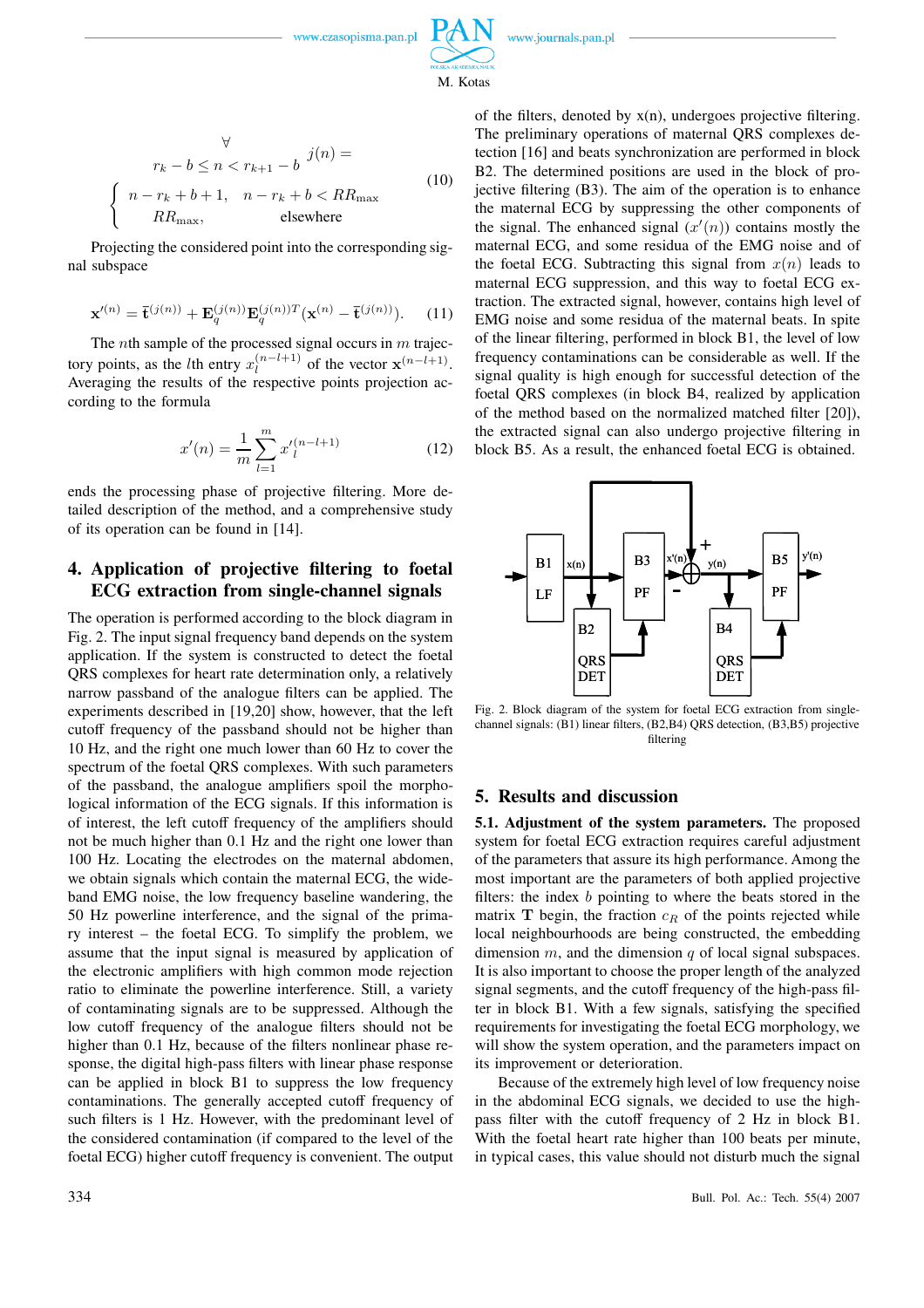### *Projective filtering of time-aligned beats for foetal ECG extraction*

morphology [21]. In block B3 of maternal ECG enhancement the parameter  $b$  was set to 120. With the sampling frequency of the analyzed signals equal to 400 Hz, this value corresponds to the interval of 300 ms. For  $c_R$  we applied the value of 0.1 as in [14]. In [14] the length of the processed signal segment was equal to 80 s. Such value is satisfactory, but its increase is advantageous. In most experiments presented in this study, we analyzed the signal segments of about 3 minutes. After many experiments the embedding dimension  $m = 60$  was chosen, corresponding to the interval of 150 ms.

The dimension  $q$  of local signal subspaces is a crucial parameter of the projective filters. In [22], where the method was applied to enhance the ECG signals prior to the measurements of the QT interval, very good results were achieved for  $q = 3$ . With this dimension the filter was able to reconstruct precisely the processed signal morphological variability. As a result, the method helped to raise significantly the precision of the repolarization duration measurements. In the application investigated in this paper, we face a slightly different problem: the filter not only should allow for precise reconstruction of the processed maternal ECG but, at the same time, it should be robust against the outlying observations – the foetal QRS complexes occurring in the maternal signal.



Fig. 3. The results of maternal ECG enhancement by application of projective filtering (block B3 in Fig. 3) with different dimensions of local signal subspaces. The maternal QRS complexes are marked with the letter M, the foetal with F, and the case of the maternal and the foetal complexes coincidence with M+F. The arrows indicate the clearly visible residuals of the foetal complexes

The influence of the dimension  $q$  of local signal subspaces on the operation of block B3 is illustrated in Fig. 3. The processed signal is presented in the uppermost subplot of the figure. It is the output of block B1, with low frequency contaminations suppressed. The signal is of high quality, with the foetal QRS complexes clearly visible. Projective filtering with  $q = 0$  produced a repeatable maternal ECG signal, with the foetal ECG successfully suppressed (the operation is similar to time averaging). However, the deviations of the respective maternal beats from the average one were suppressed as well. With the growth of  $q$ , the morphological variability of the maternal ECG was reconstructed more precisely, but the FECG suppression was less effective. For  $q = 3$  or  $q = 4$  some residua of this component are clearly discernible. It is disadvantageous because, in such cases, subtraction of the filtered signal  $(x'(n))$  can lead not only to maternal ECG suppression, but to foetal ECG attenuation as well.



Fig. 4. The results of maternal ECG suppression by subtraction of the signals presented in Fig. 2 (obtained in block B3)

The results of the subtraction are presented in Fig. 4. For  $q = 0$  there are clearly visible residua of the maternal QRS complexes. Such residua can complicate further analysis of the obtained FECG signals. However, the extracted foetal QRS complexes are of similar, relatively high amplitude, except for the one which was overlapped by the maternal complex. The overlapping caused some attenuation and deformation of the foetal complex. To decrease the residua of the maternal ECG, we need to employ projective filtering with higher dimensions of local signal subspaces. For  $q > 1$  the residua are not discernible. However, for  $q = 3$  and for  $q = 4$  some of the foetal complexes are deformed and attenuated. These are the complexes whose residua are indicated by arrows in Fig. 3. Comparing the respective FECG traces, taking into account the efficiency of the maternal ECG suppression, and the quality of the extracted foetal QRS complexes, one can notice that the best compromise was achieved for  $q = 2$ . Nevertheless, in low amplitude parts of the maternal ECG it is advantageous to apply  $q = 0$  to cause the most effective suppression of the foetal ECG and, in consequence, the best quality of the signal extracted by the operation of subtraction.

The problem is even more important if the level of the foetal ECG is higher. In such cases, the local signal subspaces constructed in low amplitude parts of the maternal ECG can be dominated by the directions corresponding to the foetal ECG. As a result, the foetal QRS complexes can hardly be suppressed in block B3, which leads to their attenuation by the operation of subtraction. The problem is illustrated in Fig. 5.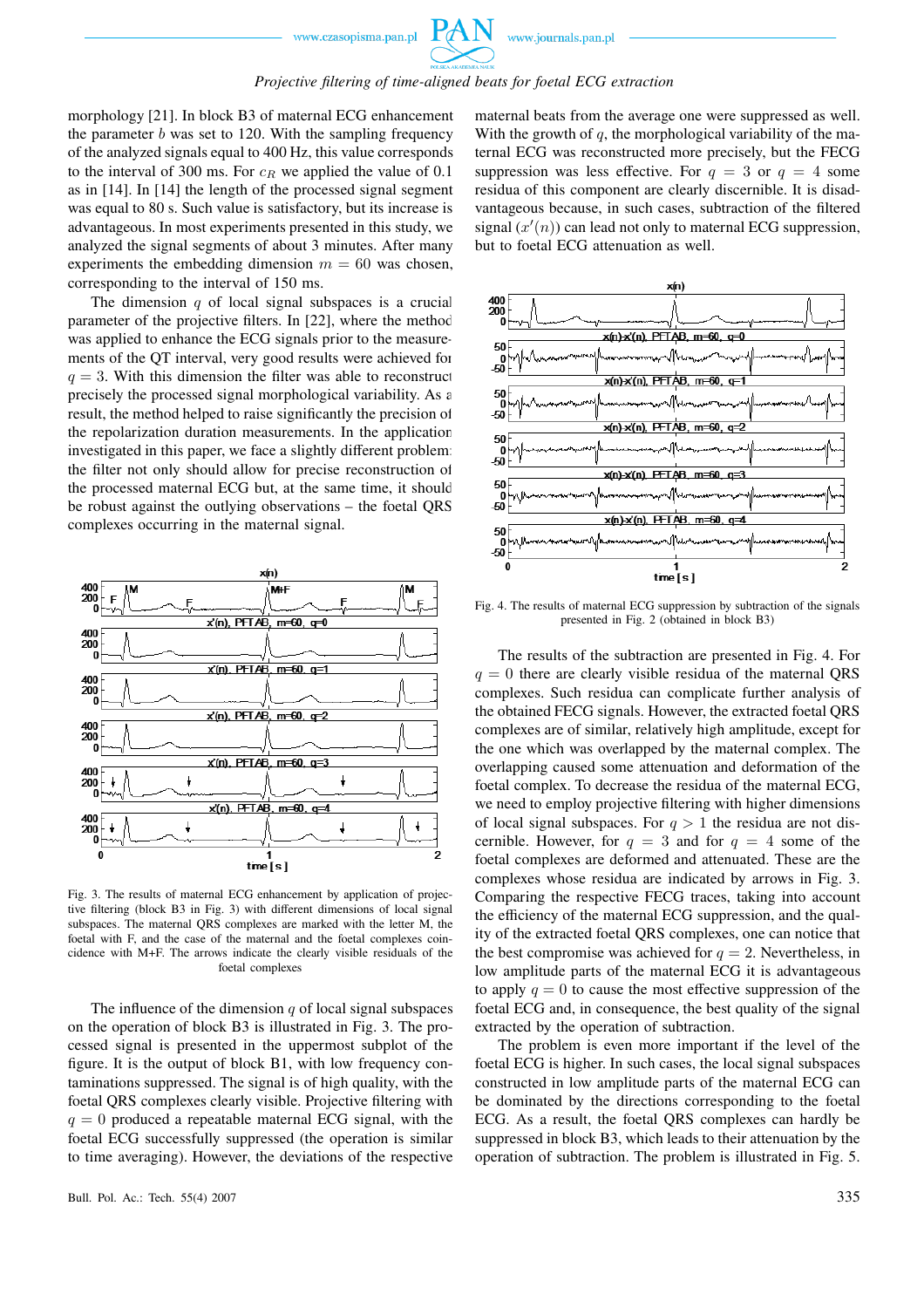



Fig. 5. The results of maternal ECG suppression for a signal with high level of the foetal ECG. The lowest picture presents the results obtained when different dimensions of local signal subspaces were applied. It corresponds to Fig. 6, where the dimensions are presented



Fig. 6. The dimensions of local signal subspaces assuring extraction of high quality foetal ECG traces (see Fig. 5). The upper picture presents the average maternal ECG beat; the lower one the dimensions corresponding to the respective positions within the beat. The embedding dimension  $m = 60$  was applied

For  $q = 0$  we again obtained the foetal QRS complexes of the similar, high amplitude. On the other hand, some residua of the maternal complexes are very high as well. For  $q = 2$  the residua vanished, but some attenuation of the foetal QRS complexes appeared. Fortunately, in projective filtering of timealigned ECG beats [14] we can apply different dimensions of local signal subspaces. According to the above discussion, it is advantageous to set  $q = 2$  for the subspaces of the embedding space vectors which overleap QRS complexes, and to set  $q = 0$  in other parts of the beat. A plot of q as a function of the position within a beat, obtained according to these prescriptions, is presented in Fig. 6. The width of the nonzero part of the function is equal to the embedding dimension  $m$ . Thus, the first signal subspace with nonzero dimension corresponds to the embedding space vectors that overlap the left side of the QRS complex; the last one, to the vectors that overlap the right side of the complex. The application of such dimensions of local signal subspaces allowed to extract the FECG signal

presented in the lowest subplot of Fig. 5. In this signal the height of the foetal QRS complexes is similar to that obtained for  $q = 0$ , but the maternal ECG residua vanished.

**5.2. Enhancement of the extracted foetal ECG.** After successful suppression of the maternal ECG, we obtain the FECG signal which is corrupted by wide-band EMG and some low frequency contaminations. The application of projective filtering (block B5) allows for effective suppression of the EMG contaminations. Good results can be achieved for  $m = 30$ and the dimensions of local signal subspaces depending on the position within a foetal beat (established similarly as in Fig. 6). After such an enhancement of the signal, the typical ECG waves are better visible (Fig. 7). To show that the developed method allows for a precise reconstruction of the foetal ECG, without distorting the desired signal morphology, we performed the following experiment. Two ECG signals from the MIT-BIH database were used to simulate the maternal and the foetal ECG respectively. To simulate the foetal component, the signal from the database was decimated (by rejecting every second sample, after the operation of low-pass filtering), and then added to the signal simulating the maternal ECG. The combined signal was artificially contaminated with white Gaussian noise. The resulting signal, the ECG used to simulate the foetal component, and the outputs of the MECG suppression and the FECG enhancement stages are presented in Fig. 8. Comparison of the simulated FECG with the reconstructed one shows that the proposed system allows for extraction of the foetal ECG without distorting its morphology.



Fig. 7. The results of the most important stages of the system for foetal ECG extraction: a) a maternal abdominal ECG signal, b) the results of maternal ECG suppression, c) the results of foetal ECG enhancement by application of projective filtering (B5), d) the same as in c, but magnified to visualize the low amplitude parts of the foetal ECG (to obtain more typical PQRST morphology the signals in b, c and d were multiplied by -1)

The figures presented so far show an application of projective filtering to FECG extraction for the analysis of the signal morphology. When determination of the foetal heart rate is the only goal, higher cutoff frequency of the high-pass filter can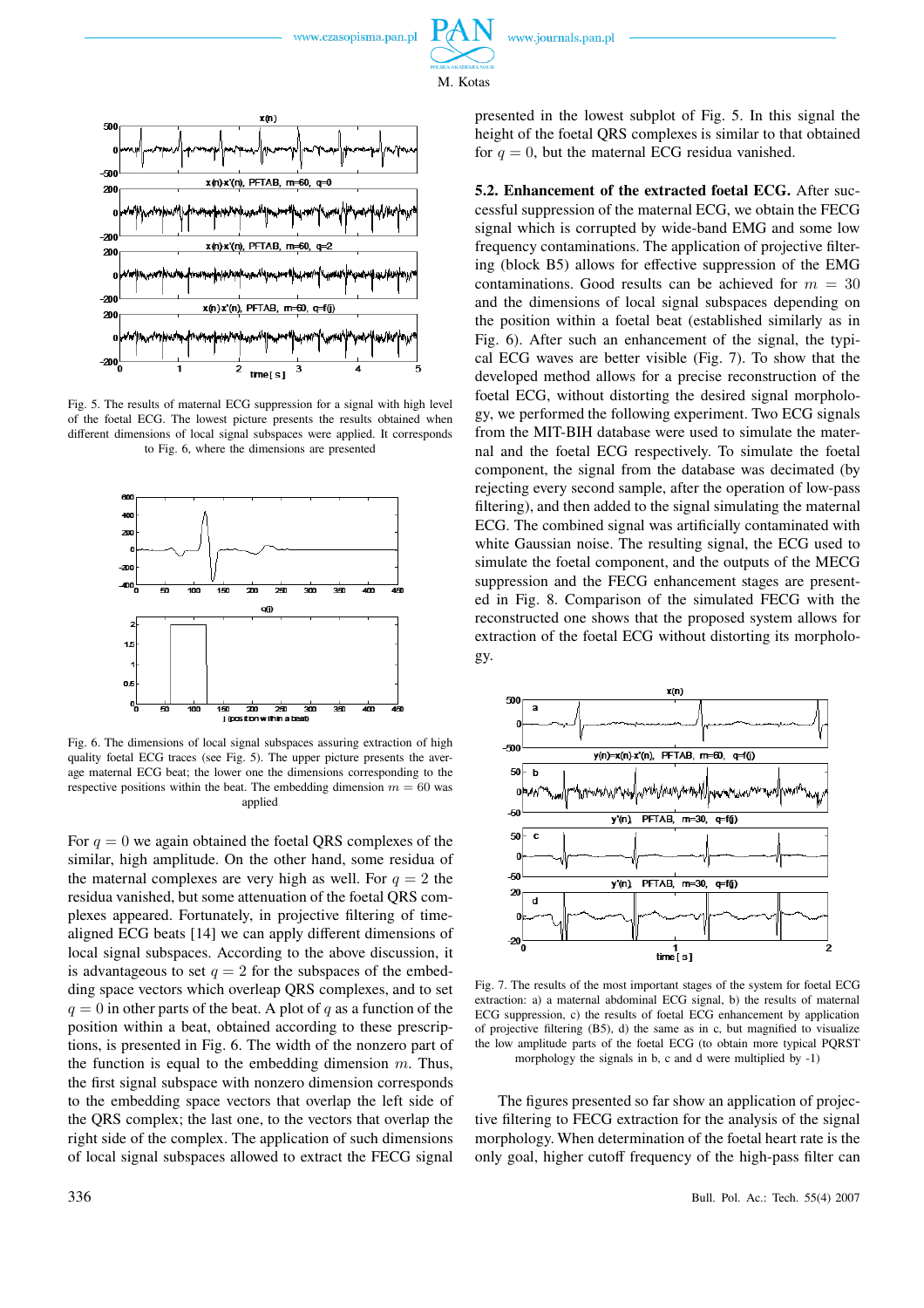

#### *Projective filtering of time-aligned beats for foetal ECG extraction*

be applied (in [20] 10 Hz appeared advantageous) and the rest of the parameters can be left unaltered. The system operation in such conditions is presented in Fig. 9. It is less complicated since, after high-pass filtering, the low amplitude waves of the maternal ECG are much attenuated, and the main goal of the system is the suppression of the maternal QRS complexes. In Fig. 9 we can notice that, in spite of the comparable levels of the FECG and the MECG, the extracted foetal signal is of high quality, with complexes of the similar amplitude. Even the overlapping of the maternal and the foetal complexes did not spoil the results. Such properties of the obtained signals (a low level of noise and a similar amplitude of the respective foetal QRS complexes) are advantageous, particularly if the operation of foetal QRS complexes detection is of the primary interest.



Fig. 8. The results of foetal ECG extraction obtained in a simulated case: the artificial abdominal ECG is presented in subplot a; the clean 'foetal' component in b; the results of MECG suppression in c; and the enhanced 'FECG' in d



Fig. 9. The results of the foetal ECG extraction when high-pass filtering with a cutoff frequency of 10 Hz was applied: a) a maternal abdominal ECG signal, b) the results of maternal ECG suppression, c) the results of foetal ECG enhancement by application of projective filtering (B5)

**5.3. A comparison to the NSSP method.** The NSSP method can be applied to FECG extraction similarly as the PFTAB method: in the first stage of the operation – to enhance the maternal ECG. Then the enhanced MECG is subtracted from the composite signal and, this way, the FECG component is extracted. Quality of the extracted FECG depends on the results of the first operation of maternal ECG enhancement. There are, again, two requirements which should be fulfilled: the necessity of precise reconstruction of the MECG – so as the operation of subtraction allowed to cancel this component, and the necessity to achieve very effective suppression of the FECG – so as to avoid the signal attenuation by the operation of subtraction. For NSSP it is particularly difficult to suppress the foetal ECG in the regions of the maternal ECG baseline. In the lower part of Fig. 1, we can notice that these regions are dominated by the foetal QRS complexes, and many small loops corresponding to these complexes are close to each other near the origin of the state-space coordinates. Determining neighbourhoods for the points located in this part of the trajectory, we face the risk of including many points overlapped similarly with the foetal QRS complexes. Calculating the mass centers of such neighbourhoods would lead not to the foetal QRS complexes suppression but, contrary, to their enhancement.

To diminish the discussed effects, a high embedding dimension should be applied, e.g.  $m = 200$  (corresponding to an interval of 0.5 s, as suggested in [12]). For such a high dimension, determination of neighbourhoods depends more on the points position within maternal beats (because maternal QRS complexes overlap most of the trajectory points). Still, however, for high level of the FECG the signal is likely to dominate the constructed subspaces. When such a situation happens, the operation of projection does not lead to FECG suppression. To diminish this effect, a low dimension of the constructed signal subspaces should be applied. When the penalty matrix  $\bf{R}$  is applied, good results are achievable for  $q=1.$ 

The next parameter that allows us to influence the operation of maternal ECG enhancement is the radius  $\varepsilon$  of a neighbourhood. When the initial value of the radius is low, it often has to be raised to include at least  $k_{\text{min}}$  points to a neighbourhood. For higher values of  $\varepsilon$ , the neighbourhoods cardinality in low amplitude parts of the maternal ECG is often very high. This prevents the neighbourhoods from being dominated by the foetal QRS complexes (which are not so numerous) and, in consequence, it leads to better suppression of the foetal ECG. Unfortunately, for  $q = 1$  this leads to less precise reconstruction of the maternal ECG. In the experiments reported, we set  $k_{\text{min}} = 50$  (as in [12]) and we tried different values of  $\varepsilon$ , balancing between the need to suppress the FECG and the need to reconstruct precisely the MECG. In Fig. 10 and Fig. 11 the results of MECG suppression achieved for the signals which were employed in the previous experiments are presented. The signal in Fig. 10 is of very low level of noise. In this case, application of NSSP with a low radius allowed to achieve precise reconstruction of the maternal ECG, but not very effective suppression of the FECG. In consequence, the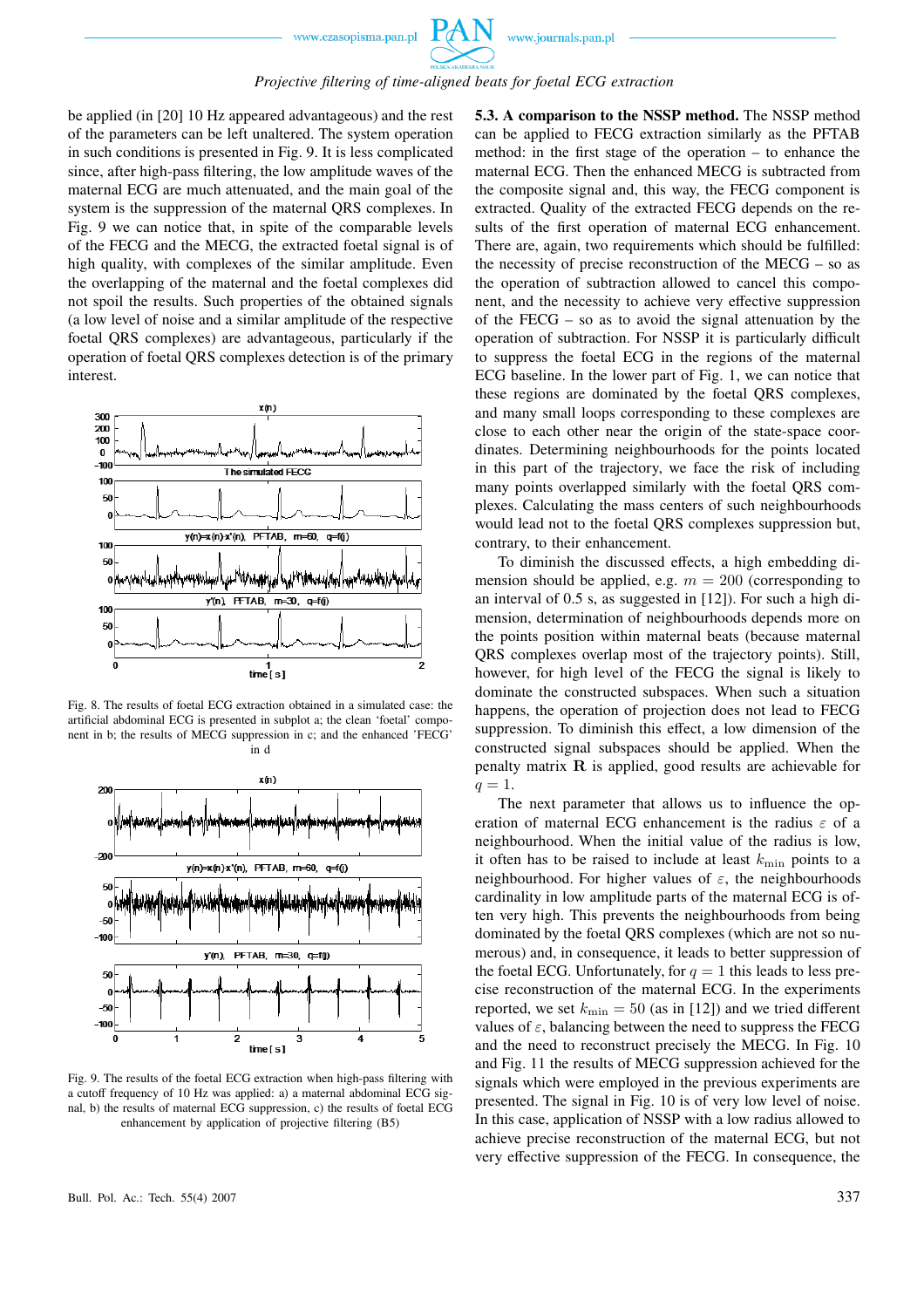

M. Kotas

operation of subtraction caused effective suppression of the maternal complexes and, unfortunately, a significant attenuation of the foetal ECG. For  $\varepsilon = 500$  the results are better; the foetal QRS complexes are higher and the MECG suppression is effective. For  $\varepsilon = 800$  too many points were included into the neighbourhoods, which decreased the precision of MECG reconstruction. As a result, the extracted FECG contains high residua of the maternal signal. The results achieved by PFTAB were slightly better than the best results of the NSSP method.



Fig. 10. The results of MECG suppression obtained by application of PFTAB or NSSP when the abdominal signal with low level of noise, and a moderate amplitude of the foetal ECG, was analyzed



Fig. 11. The results of MECG suppression obtained by application of PFTAB or NSSP when the abdominal signal with moderate level of noise, and a relatively high amplitude of the foetal ECG, was analyzed

The signal presented in Fig. 11 contains a higher level of the electromyographic noise, and also the FECG of higher amplitude. For this signal, the results obtained for  $\varepsilon = 200$  and for  $\varepsilon = 500$  are rather poor. Only application of  $\varepsilon = 800$  prevented the system from attenuating the extracted foetal ECG. For this level of EMG noise, the residua of the maternal ECG are acceptable. Again, the results achieved by PFTAB are comparable or slightly better than the best results of NSSP. Moreover, it should be stressed that the system based on PFTAB can be applied with the same parameters to different signals whereas the proper operation of the system based on NSSP requires a careful adjustment to the conditions encountered. Additionally, with the growth of the FECG amplitude it is more and more difficult to find the radius  $\varepsilon$  which would allow for MECG enhancement and FECG suppression by application of NSSP.

Comparing both methods we should take into account their computational costs. To check this aspect, both methods were applied in Matlab environment without speed optimization to the analysis of a signal segment of 80 s (as in [12,14]). The execution time depended highly on the applied parameters of the methods (the dimensions  $m$  and  $q$ ). However, in all cases tested, PFTAB was more than a hundred times faster than the NSSP method.

### **6. Conclusions**

Extraction of the foetal electrocardiogram from single-channel signals without disturbing its morphology is a difficult task. The method of projective filtering of time-aligned ECG beats appears to address this problem successfully. It allows for effective suppression of the maternal ECG without the necessity to apply prior high-pass filtering with a high cutoff frequency, as it is necessary when most methods of foetal ECG extraction from single-channel signals are considered. The application of different dimensions of local signal subspaces allows for very effective suppression of the maternal ECG with limited attenuation of the foetal QRS complexes. The developed system preserves the morphological content of the extracted signals not disturbed. Moreover, properties of the foetal signals extracted by the system application are very advantageous as far as the problem of foetal QRS complexes detection is considered. The system is more effective, and much faster than the system for foetal ECG extraction based on the original method of the nonlinear state-space projections.

#### REFERENCES

- [1] H.M.L. Jenkins, "Technical progress in fetal electrocardiography-a review", *J. Perinat. Med.* 14, 365–370 (1986).
- [2] B. Widrow, et.al., "Adaptive noise cancelling: principles and the applications", *Proc. IEEE* 63, 1692–1716 (1975).
- [3] P. Bergveld and J.H. Meijer, "A new technique for the suppression of the MECG", *IEEE Trans. Biomed. Eng.* 28, 348–354 (1981).
- [4] D. Callaerts, B. De Moor, J Vandewalle, and W. Sansen, "Comparison of SVD methods to extract the foetal electrocardiogram from cutaneous electrode signals", *Med. & Biol. Eng. & Comput.* 28, 217–224 (1990).
- [5] L. De Lathauwer, B. De Moor, and J. Vandevalle, "Fetal electrocardiogram extraction by source subspace separation", *Proc. IEEE SP/ATHOS Workshop on HOS*, 134–138 (1995).